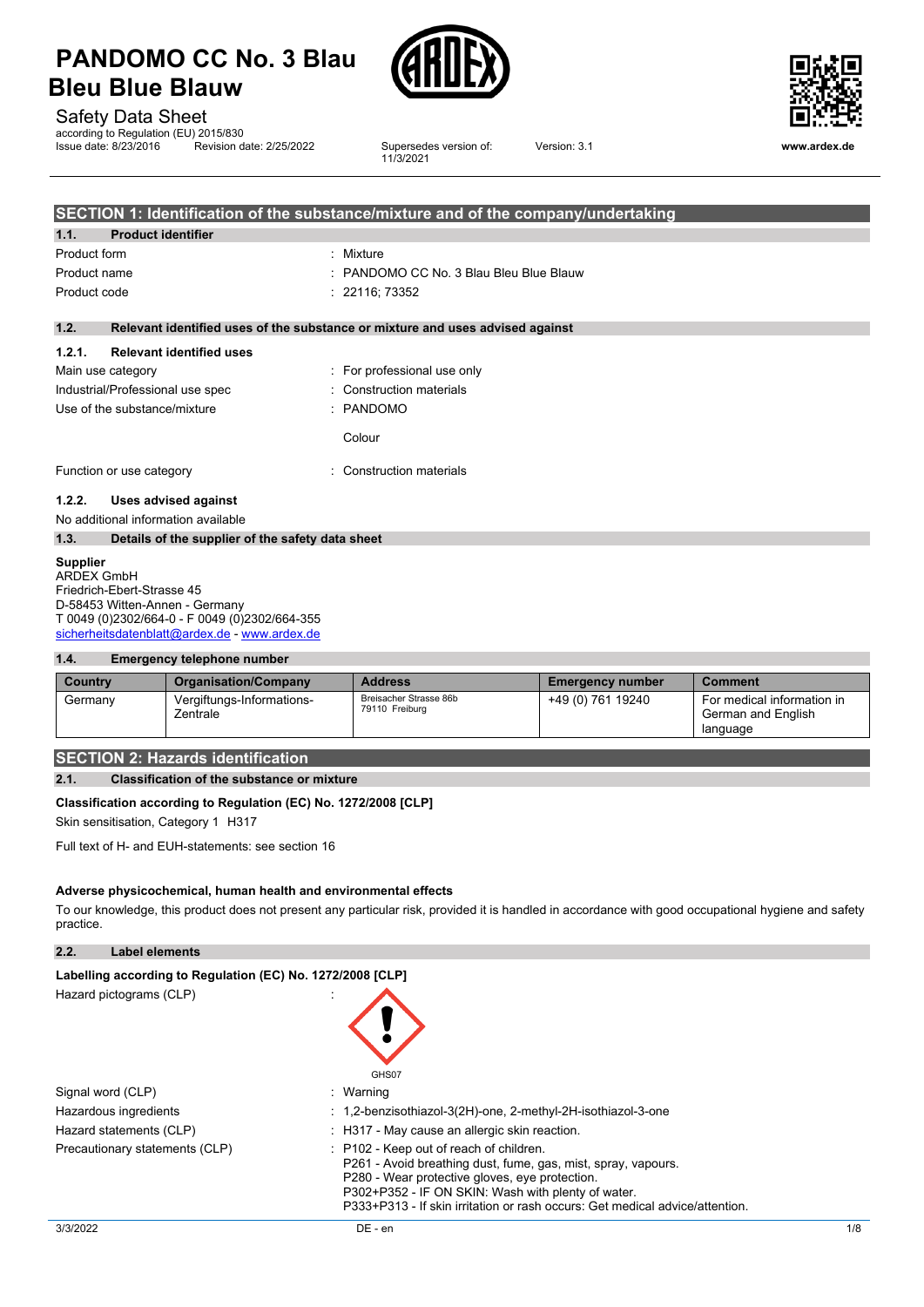Safety Data Sheet

according to Regulation (EU) 2015/830

Extra phrases **in the pharaely contents**: Dispose of contents/container in accordance with regional/national/international/local regulations.

**Labelling according to Directive 67/548/EEC or 1999/45/EC**

#### **2.3. Other hazards**

PBT: not relevant – no registration required

vPvB: not relevant – no registration required

Contains no PBT/vPvB substances ≥ 0.1% assessed in accordance with REACH Annex XIII

### **SECTION 3: Composition/information on ingredients**

#### **3.1. Substances**

#### Not applicable

#### **3.2. Mixtures**

| <b>Name</b>                                   | <b>Product identifier</b>                                                                               | $\frac{9}{6}$          | <b>Classification according to</b><br><b>Regulation (EC) No.</b><br>1272/2008 [CLP]                                                                                                                                      |
|-----------------------------------------------|---------------------------------------------------------------------------------------------------------|------------------------|--------------------------------------------------------------------------------------------------------------------------------------------------------------------------------------------------------------------------|
| Maleic acid, polymer with diisobutene, sodium | (CAS-No.) 37199-81-8                                                                                    | < 1.25                 | Eye Irrit. 2, H319                                                                                                                                                                                                       |
| 2-methyl-2H-isothiazol-3-one                  | (CAS-No.) 2682-20-4<br>(EC-No.) 220-239-6<br>(EC Index-No.) 613-326-00-9<br>(REACH-no) 01-2120764690-50 | $> 0.0015 - 5$<br>1.25 | Acute Tox. 2 (Inhalation), H330<br>Acute Tox. 3 (Dermal), H311<br>Acute Tox. 3 (Oral), H301<br>Skin Sens. 1A, H317<br>Skin Corr. 1B, H314<br>Eye Dam. 1, H318<br>Aguatic Acute 1, H400 (M=10)<br>Aquatic Chronic 1, H410 |

(EC Index-No.) 613-326-00-9 (REACH-no) 01-2120764690-50

| <b>Name</b>                  | <b>Product identifier</b>                 | Specific concentration limits         |
|------------------------------|-------------------------------------------|---------------------------------------|
| 2-methyl-2H-isothiazol-3-one | (CAS-No.) 2682-20-4<br>(EC-No.) 220-239-6 | (0.0015 ≤C < 100) Skin Sens. 1A, H317 |

Full text of H- and EUH-statements: see section 16

|                         | <b>SECTION 4: First aid measures</b>                        |                                                                                                                                     |
|-------------------------|-------------------------------------------------------------|-------------------------------------------------------------------------------------------------------------------------------------|
| 4.1.                    | <b>Description of first aid measures</b>                    |                                                                                                                                     |
|                         | First-aid measures general                                  | Take off contaminated clothing and wash before reuse.                                                                               |
|                         | First-aid measures after inhalation                         | Move the affected person to the fresh air. Get medical advice/attention if you feel unwell.                                         |
|                         | First-aid measures after skin contact                       | Wash skin with plenty of water. If skin irritation occurs: Get medical advice/attention.                                            |
|                         | First-aid measures after eye contact                        | IF IN EYES: Rinse cautiously with water for several minutes. Remove contact lenses, if present<br>and easy to do. Continue rinsing. |
|                         | First-aid measures after ingestion                          | Call a poison center or a doctor if you feel unwell.                                                                                |
| 4.2.                    | Most important symptoms and effects, both acute and delayed |                                                                                                                                     |
|                         | Symptoms/effects                                            | : If symptoms persist call a doctor.                                                                                                |
| 4.3.                    |                                                             | Indication of any immediate medical attention and special treatment needed                                                          |
|                         | Treat symptomatically.                                      |                                                                                                                                     |
|                         | <b>SECTION 5: Firefighting measures</b>                     |                                                                                                                                     |
| 5.1.                    | <b>Extinguishing media</b>                                  |                                                                                                                                     |
|                         | Suitable extinguishing media                                | Water spray. Foam. Carbon dioxide. extinguishing powder.                                                                            |
|                         | Unsuitable extinguishing media                              | Do not use a heavy water stream.                                                                                                    |
| 5.2.                    | Special hazards arising from the substance or mixture       |                                                                                                                                     |
| Fire hazard             |                                                             | Not dangerous.                                                                                                                      |
| <b>Explosion hazard</b> |                                                             | None.                                                                                                                               |
|                         | Reactivity in case of fire                                  | Product is not explosive.                                                                                                           |
| fire                    | Hazardous decomposition products in case of                 | Carbon oxides (CO, CO2). Sulphur dioxide.                                                                                           |
| 5.3.                    | <b>Advice for firefighters</b>                              |                                                                                                                                     |
|                         | Precautionary measures fire                                 | Evacuate area.                                                                                                                      |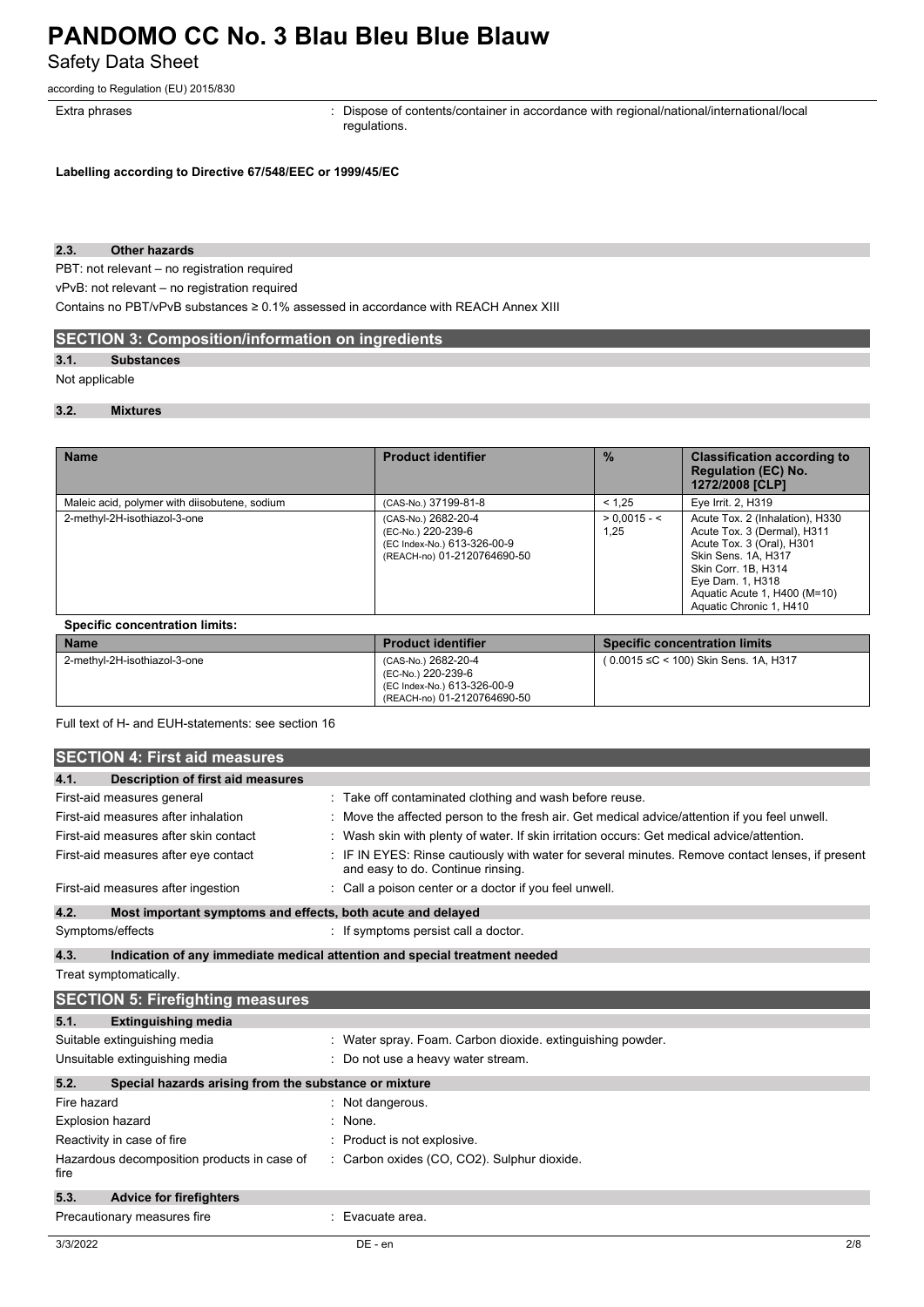Safety Data Sheet

| according to Regulation (EU) 2015/830                                        |                                                                                                                                                                                                                         |  |
|------------------------------------------------------------------------------|-------------------------------------------------------------------------------------------------------------------------------------------------------------------------------------------------------------------------|--|
| Firefighting instructions                                                    | : Contain the extinguishing fluids by bunding.                                                                                                                                                                          |  |
| Protection during firefighting                                               | Do not attempt to take action without suitable protective equipment. Self-contained breathing<br>apparatus.                                                                                                             |  |
| Other information                                                            | : Fire residues and contaminated fire extinguishing water must be disposed of in accordance<br>with local regulations.                                                                                                  |  |
| <b>SECTION 6: Accidental release measures</b>                                |                                                                                                                                                                                                                         |  |
| 6.1.<br>Personal precautions, protective equipment and emergency procedures  |                                                                                                                                                                                                                         |  |
| General measures                                                             | : Spills of this product present a serious slipping hazard. Absorb spillage to prevent material<br>damage. Ensure adequate air ventilation.                                                                             |  |
| 6.1.1.<br>For non-emergency personnel                                        |                                                                                                                                                                                                                         |  |
| Protective equipment                                                         | : Concerning personal protective equipment to use, see section 8.                                                                                                                                                       |  |
| Emergency procedures                                                         | : Avoid contact with skin and eyes.                                                                                                                                                                                     |  |
| 6.1.2.<br>For emergency responders                                           |                                                                                                                                                                                                                         |  |
| Protective equipment                                                         | : Do not attempt to take action without suitable protective equipment. For further information<br>refer to section 8: "Exposure controls/personal protection".                                                          |  |
| 6.2.<br><b>Environmental precautions</b>                                     |                                                                                                                                                                                                                         |  |
| Avoid release to the environment. Prevent entry to sewers and public waters. |                                                                                                                                                                                                                         |  |
| 6.3.<br>Methods and material for containment and cleaning up                 |                                                                                                                                                                                                                         |  |
| For containment                                                              | : Collect spillage.                                                                                                                                                                                                     |  |
| Methods for cleaning up                                                      | : Absorb with liquid-binding material (e.g. sand, diatomaceous earth, acid- or universal binding<br>agents).                                                                                                            |  |
| Other information                                                            | : Place in a suitable container for disposal in accordance with the waste regulations (see Section<br>13).                                                                                                              |  |
| 6.4.<br>Reference to other sections                                          |                                                                                                                                                                                                                         |  |
| See Section 8. See Section 7. See Section 13.                                |                                                                                                                                                                                                                         |  |
| <b>SECTION 7: Handling and storage</b>                                       |                                                                                                                                                                                                                         |  |
| 7.1.<br><b>Precautions for safe handling</b>                                 |                                                                                                                                                                                                                         |  |
| Additional hazards when processed                                            | $\therefore$ See Section 8.                                                                                                                                                                                             |  |
| Precautions for safe handling                                                | : Wear personal protective equipment. Ensure good ventilation of the work station. Prevent<br>aerosol formation or splashes.                                                                                            |  |
| Hygiene measures                                                             | Do not eat, drink or smoke when using this product. Always wash hands after handling the<br>product. Contaminated work clothing should not be allowed out of the workplace. Wash<br>contaminated clothing before reuse. |  |
| 7.2.<br>Conditions for safe storage, including any incompatibilities         |                                                                                                                                                                                                                         |  |
| <b>Technical measures</b>                                                    | : Keep container tightly closed in a cool, well-ventilated place.                                                                                                                                                       |  |
| Storage area                                                                 | : Keep out of frost.                                                                                                                                                                                                    |  |
| 7.3.<br>Specific end use(s)                                                  |                                                                                                                                                                                                                         |  |
| No additional information available                                          |                                                                                                                                                                                                                         |  |
| <b>SECTION 8: Exposure controls/personal protection</b>                      |                                                                                                                                                                                                                         |  |

**8.1. Control parameters**

| C.I. pigment blue 15 (147-14-8)          |                           |  |
|------------------------------------------|---------------------------|--|
| DNEL/DMEL (Workers)                      |                           |  |
| Long-term - systemic effects, dermal     | 450 mg/kg bw/day          |  |
| Long-term - systemic effects, inhalation | $4 \text{ mg/m}^3$        |  |
| DNEL/DMEL (General population)           |                           |  |
| Long-term - systemic effects, oral       | 45 mg/kg bw/day           |  |
| Long-term - systemic effects, dermal     | 225 mg/kg bw/day          |  |
| PNEC (Sediment)                          |                           |  |
| PNEC sediment (freshwater)               | 10 mg/kg dwt              |  |
| PNEC sediment (marine water)             | 1 mg/kg dwt               |  |
| PNEC (Soil)                              |                           |  |
| PNEC soil                                | 1 mg/kg dwt               |  |
| 2-methyl-2H-isothiazol-3-one (2682-20-4) |                           |  |
| DNEL/DMEL (Workers)                      |                           |  |
| Acute - local effects, inhalation        | $0.043$ mg/m <sup>3</sup> |  |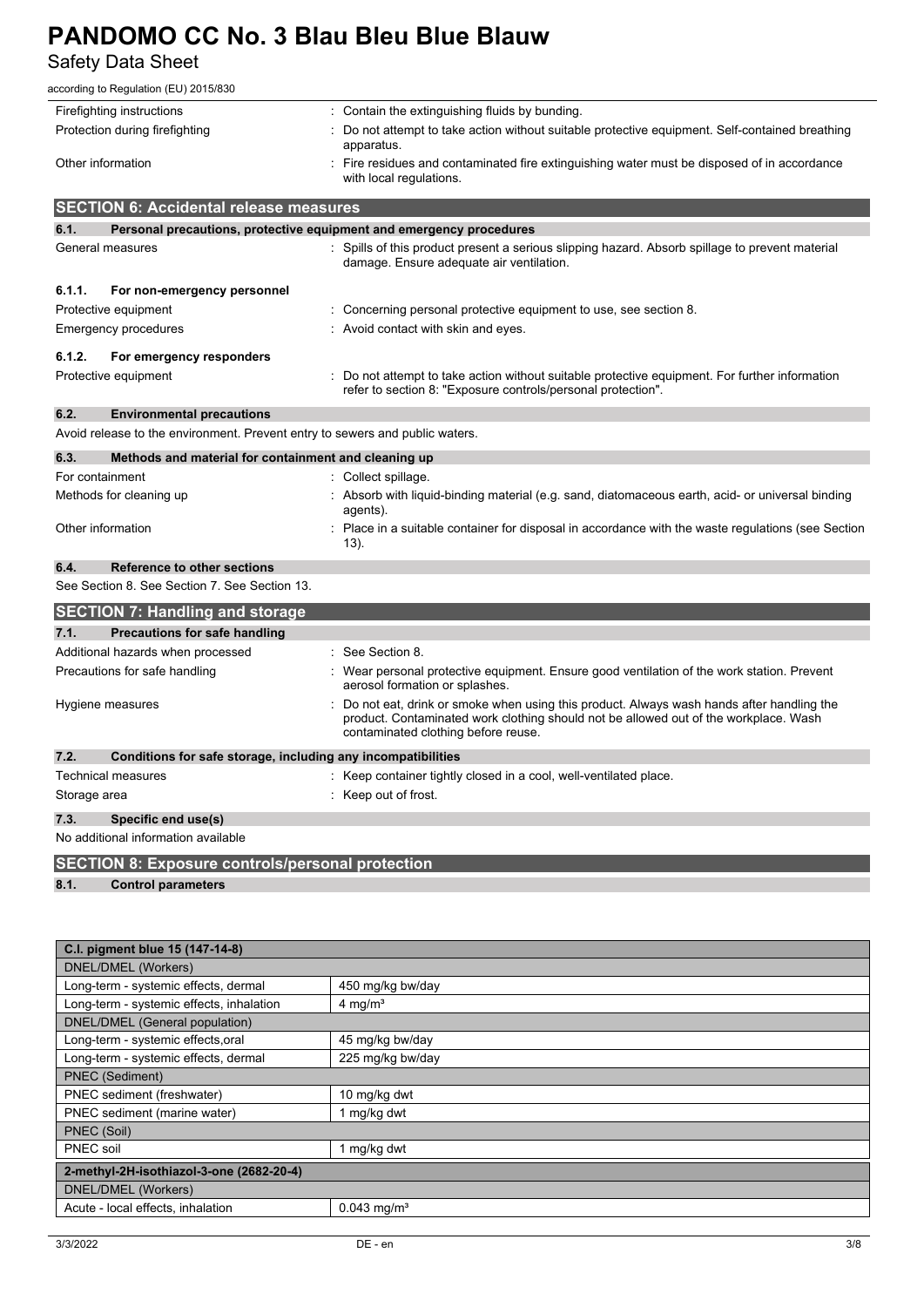Safety Data Sheet

according to Regulation (EU) 2015/830

| 2-methyl-2H-isothiazol-3-one (2682-20-4) |                           |  |
|------------------------------------------|---------------------------|--|
| Long-term - local effects, inhalation    | $0.021$ mg/m <sup>3</sup> |  |
| DNEL/DMEL (General population)           |                           |  |
| Acute - systemic effects, oral           | 0.053 mg/kg bw/day        |  |
| Acute - local effects, inhalation        | $0.043$ mg/m <sup>3</sup> |  |
| Long-term - systemic effects, oral       | 0.027 mg/kg bw/day        |  |
| Long-term - local effects, inhalation    | $0.021$ mg/m <sup>3</sup> |  |
| PNEC (Water)                             |                           |  |
| PNEC aqua (freshwater)                   | $3.39 \mu g/l$            |  |
| PNEC aqua (marine water)                 | $3.39 \mu g/l$            |  |
| PNEC (Soil)                              |                           |  |
| PNEC soil                                | $0.047$ mg/kg dwt         |  |
| PNEC (STP)                               |                           |  |
| PNEC sewage treatment plant              | $0.23$ mg/l               |  |
|                                          |                           |  |

#### **8.2. Exposure controls**

#### **Appropriate engineering controls:**

Ensure good ventilation of the work station.

#### **Hand protection:**

Protective gloves. Please follow the instructions related to the permeability and the penetration time provided by the manufacturer. Choosing the proper glove is a decision that depends not only on the type of material, but also on other quality features, which differ for each manufacturer. Since the product consists of several substances, the durability of the glove material cannot be estimated and needs to be tested before use

#### **Eye protection:**

Avoid splashing. Wear closed safety glasses

#### **Skin and body protection:**

Wear proper protective equipment

#### **Respiratory protection:**

In case of inadequate ventilation wear respiratory protection. Do not breathe gas/fumes/vapour/spray



#### **Environmental exposure controls:**

Avoid release to the environment.

#### **Other information:**

Handle in accordance with good industrial hygiene and safety procedures.

| <b>SECTION 9: Physical and chemical properties</b>            |                     |  |
|---------------------------------------------------------------|---------------------|--|
| 9.1.<br>Information on basic physical and chemical properties |                     |  |
| Physical state                                                | : Liquid            |  |
| Appearance                                                    | $:$ Liquid.         |  |
| Colour                                                        | : milky. Blue.      |  |
| Odour                                                         | : characteristic.   |  |
| Odour threshold                                               | : No data available |  |
| рH                                                            | $: 10 - 11$         |  |
| Relative evaporation rate (butylacetate=1)                    | : No data available |  |
| Melting point                                                 | : Not applicable    |  |
| Freezing point                                                | : No data available |  |
| Boiling point                                                 | : 100 $^{\circ}$ C  |  |
| Flash point                                                   | : No data available |  |
| Auto-ignition temperature                                     | : No data available |  |
| Decomposition temperature                                     | : No data available |  |
| Flammability (solid, gas)                                     | : Not applicable    |  |
| Vapour pressure                                               | $: 23$ hPa          |  |
| Relative vapour density at 20 °C                              | : No data available |  |
| Relative density                                              | : No data available |  |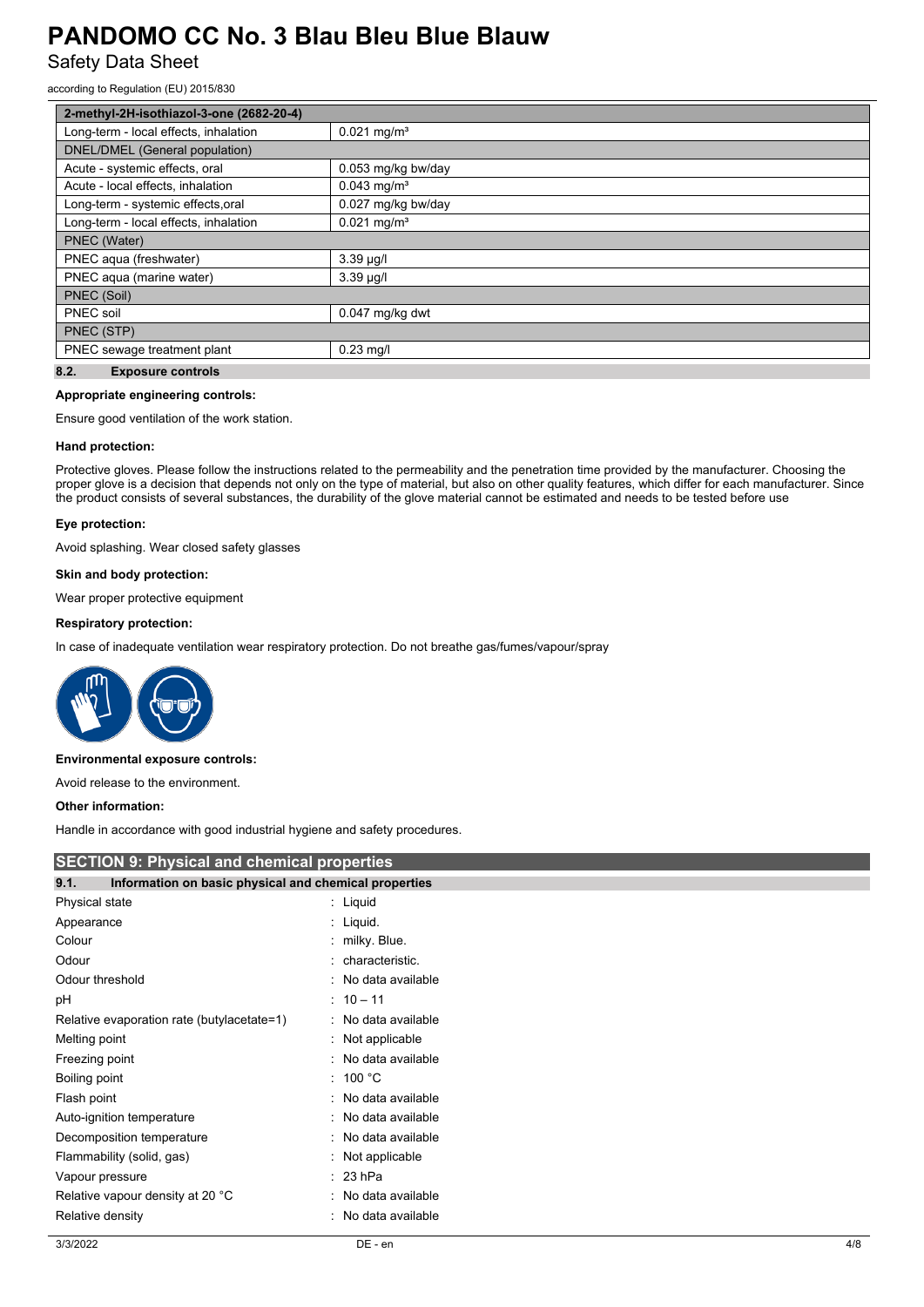Safety Data Sheet

| according to Regulation (EU) 2015/830                                   |                                                                                                                            |  |  |
|-------------------------------------------------------------------------|----------------------------------------------------------------------------------------------------------------------------|--|--|
| Density                                                                 | $: 1 - 1.2$                                                                                                                |  |  |
| Solubility                                                              | : Forms emulsion in presence of water.                                                                                     |  |  |
| Partition coefficient n-octanol/water (Log Pow)                         | No data available                                                                                                          |  |  |
| Viscosity, kinematic                                                    | No data available                                                                                                          |  |  |
| Viscosity, dynamic                                                      | 70 - 200 mPa.s                                                                                                             |  |  |
| <b>Explosive properties</b>                                             | No data available                                                                                                          |  |  |
| Oxidising properties                                                    | No data available                                                                                                          |  |  |
| <b>Explosive limits</b>                                                 | : No data available                                                                                                        |  |  |
| 9.2.<br><b>Other information</b>                                        |                                                                                                                            |  |  |
| VOC content                                                             | $:$ < 3 % VOC - Swiss ordinance                                                                                            |  |  |
| <b>SECTION 10: Stability and reactivity</b>                             |                                                                                                                            |  |  |
| 10.1.<br><b>Reactivity</b>                                              |                                                                                                                            |  |  |
| None.                                                                   |                                                                                                                            |  |  |
| 10.2.<br><b>Chemical stability</b>                                      |                                                                                                                            |  |  |
|                                                                         |                                                                                                                            |  |  |
| Stable under normal conditions.                                         |                                                                                                                            |  |  |
| 10.3.<br>Possibility of hazardous reactions                             |                                                                                                                            |  |  |
| No dangerous reactions known under normal conditions of use.            |                                                                                                                            |  |  |
| 10.4.<br><b>Conditions to avoid</b>                                     |                                                                                                                            |  |  |
| None under recommended storage and handling conditions (see section 7). |                                                                                                                            |  |  |
| 10.5.<br>Incompatible materials                                         |                                                                                                                            |  |  |
| None.                                                                   |                                                                                                                            |  |  |
| 10.6.<br><b>Hazardous decomposition products</b>                        |                                                                                                                            |  |  |
| No hazardous decomposition products known.                              |                                                                                                                            |  |  |
|                                                                         |                                                                                                                            |  |  |
|                                                                         |                                                                                                                            |  |  |
| <b>SECTION 11: Toxicological information</b>                            |                                                                                                                            |  |  |
| 11.1.<br>Information on toxicological effects                           |                                                                                                                            |  |  |
| Acute toxicity                                                          | : Not classified                                                                                                           |  |  |
| 2-methyl-2H-isothiazol-3-one (2682-20-4)                                |                                                                                                                            |  |  |
| LD50 oral rat                                                           | 120 mg/kg bodyweight (EPA OPPTS 870.1100: Acute Oral Toxicity, Rat, Female,                                                |  |  |
|                                                                         | Experimental value, Oral, 7 day(s))                                                                                        |  |  |
| LD50 dermal rat                                                         | 242 mg/kg bodyweight (OECD 402: Acute Dermal Toxicity, 24 h, Rat, Male / female,<br>Experimental value, Dermal, 14 day(s)) |  |  |
| LC50 Inhalation - Rat                                                   | 0.11 mg/l (OECD 403: Acute Inhalation Toxicity, 4 h, Rat, Male / female, Experimental value,                               |  |  |
|                                                                         | Inhalation (aerosol), 7 day(s))                                                                                            |  |  |
| Skin corrosion/irritation                                               | Not classified                                                                                                             |  |  |
|                                                                         | pH: 10 - 11                                                                                                                |  |  |
| Serious eye damage/irritation                                           | Not classified                                                                                                             |  |  |
|                                                                         | pH: 10 - 11                                                                                                                |  |  |
| Respiratory or skin sensitisation                                       | May cause an allergic skin reaction.                                                                                       |  |  |
| Germ cell mutagenicity                                                  | Not classified                                                                                                             |  |  |
| Carcinogenicity                                                         | Not classified                                                                                                             |  |  |
| Reproductive toxicity                                                   | Not classified                                                                                                             |  |  |
| STOT-single exposure                                                    | Not classified                                                                                                             |  |  |
| STOT-repeated exposure                                                  | Not classified                                                                                                             |  |  |
| Aspiration hazard                                                       | : Not classified                                                                                                           |  |  |
| Potential adverse human health effects and<br>symptoms                  | : No data available.                                                                                                       |  |  |
| <b>SECTION 12: Ecological information</b>                               |                                                                                                                            |  |  |
| 12.1.<br><b>Toxicity</b>                                                |                                                                                                                            |  |  |

| _______           |                                                                                                                            |
|-------------------|----------------------------------------------------------------------------------------------------------------------------|
| Ecology - general | : The product is not considered harmful to aquatic organisms nor to cause long-term adverse<br>effects in the environment. |
| Ecology - water   | Avoid undiluted product to come into sewer or superficial water.                                                           |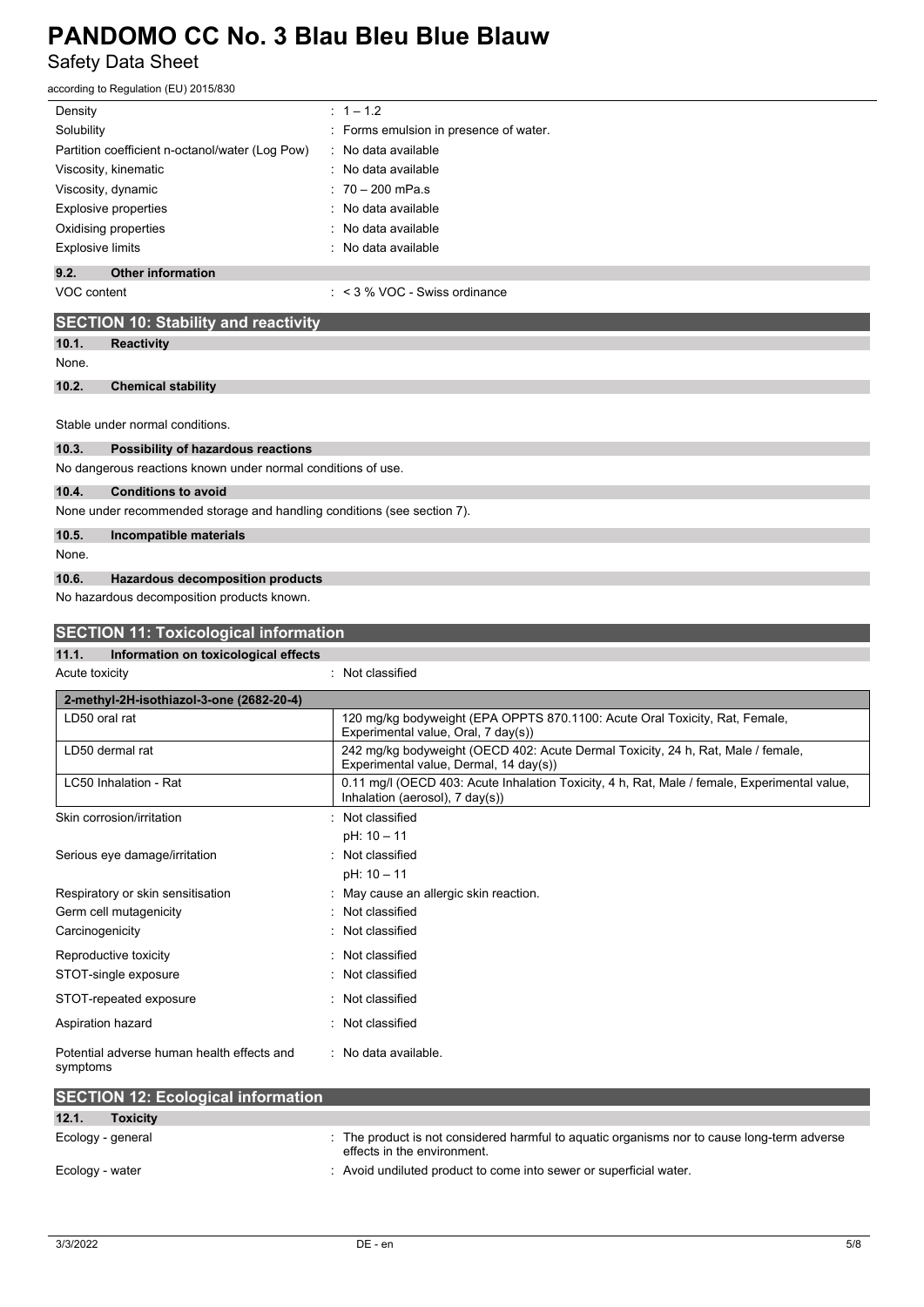Safety Data Sheet

according to Regulation (EU) 2015/830

| 2-methyl-2H-isothiazol-3-one (2682-20-4)                      |                                                                                                                                                                                 |
|---------------------------------------------------------------|---------------------------------------------------------------------------------------------------------------------------------------------------------------------------------|
| ErC50 algae                                                   | 0.23 mg/l (Equivalent or similar to OECD 201, 96 h, Pseudokirchneriella subcapitata, Static<br>system, Experimental value, GLP)                                                 |
| 12.2.<br>Persistence and degradability                        |                                                                                                                                                                                 |
| PANDOMO CC No. 3 Blau Bleu Blue Blauw                         |                                                                                                                                                                                 |
| Persistence and degradability                                 | Not applicable.                                                                                                                                                                 |
| 2-methyl-2H-isothiazol-3-one (2682-20-4)                      |                                                                                                                                                                                 |
| Persistence and degradability                                 | Not readily biodegradable in water.                                                                                                                                             |
| 12.3.<br><b>Bioaccumulative potential</b>                     |                                                                                                                                                                                 |
| PANDOMO CC No. 3 Blau Bleu Blue Blauw                         |                                                                                                                                                                                 |
| Bioaccumulative potential                                     | No bioaccumulation.                                                                                                                                                             |
| 2-methyl-2H-isothiazol-3-one (2682-20-4)                      |                                                                                                                                                                                 |
| BCF - Fish [1]                                                | 5.75 - 48.1 (56 day(s), Lepomis macrochirus, Flow-through system, Fresh water,<br>Experimental value)                                                                           |
| Partition coefficient n-octanol/water (Log Pow)               | -0.486 (Experimental value, OECD 107: Partition Coefficient (n-octanol/water): Shake Flask<br>Method, 25 °C)                                                                    |
| Bioaccumulative potential                                     | Low potential for bioaccumulation (BCF $<$ 500).                                                                                                                                |
| 12.4.<br><b>Mobility in soil</b>                              |                                                                                                                                                                                 |
| PANDOMO CC No. 3 Blau Bleu Blue Blauw                         |                                                                                                                                                                                 |
| Ecology - soil                                                | No information available.                                                                                                                                                       |
| 2-methyl-2H-isothiazol-3-one (2682-20-4)                      |                                                                                                                                                                                 |
| Surface tension                                               | 68.8 mN/m (19.5 °C, 1 g/l, OECD 115: Surface Tension of Aqueous Solutions)                                                                                                      |
| Organic Carbon Normalized Adsorption<br>Coefficient (Log Koc) | 1.06 (log Koc, OECD 106: Adsorption/Desorption Using a Batch Equilibrium Method,<br>Experimental value, GLP)                                                                    |
| Ecology - soil                                                | Highly mobile in soil.                                                                                                                                                          |
| 12.5.<br><b>Results of PBT and vPvB assessment</b>            |                                                                                                                                                                                 |
| PANDOMO CC No. 3 Blau Bleu Blue Blauw                         |                                                                                                                                                                                 |
| PBT: not relevant - no registration required                  |                                                                                                                                                                                 |
| vPvB: not relevant - no registration required                 |                                                                                                                                                                                 |
| Component                                                     |                                                                                                                                                                                 |
| 2-methyl-2H-isothiazol-3-one (2682-20-4)                      | This substance/mixture does not meet the PBT criteria of REACH regulation, annex XIII<br>This substance/mixture does not meet the vPvB criteria of REACH regulation, annex XIII |
| 12.6.<br>Other adverse effects                                |                                                                                                                                                                                 |
|                                                               |                                                                                                                                                                                 |

| <b>PLOTION TO: DISPOSUI CONSIGUIUNIS</b> |                                                                                               |  |
|------------------------------------------|-----------------------------------------------------------------------------------------------|--|
| 13.1.<br>Waste treatment methods         |                                                                                               |  |
| Regional legislation (waste)             | Disposal must be done according to official regulations.                                      |  |
| Waste treatment methods                  | : Dispose of contents/container in accordance with licensed collector's sorting instructions. |  |
| Sewage disposal recommendations          | : Do not put down the drain. Must undergo physico-chemical treatment prior to disposal.       |  |
| European List of Waste (LoW) code        | $\div$ 08 04 10 - waste adhesives and sealants other than those mentioned in 08 04 09         |  |
|                                          |                                                                                               |  |

### **SECTION 14: Transport information**

| In accordance with ADR / IMDG / IATA / ADN / RID |  |
|--------------------------------------------------|--|
|                                                  |  |

| <b>ADR</b>                             | <b>IMDG</b>    | <b>IATA</b>    | <b>ADN</b>     | <b>RID</b>     |
|----------------------------------------|----------------|----------------|----------------|----------------|
| <b>UN number</b><br>14.1.              |                |                |                |                |
| Not applicable                         | Not applicable | Not applicable | Not applicable | Not applicable |
| 14.2.<br>UN proper shipping name       |                |                |                |                |
| Not applicable                         | Not applicable | Not applicable | Not applicable | Not applicable |
| Not applicable                         | Not applicable | Not applicable | Not applicable | Not applicable |
|                                        |                |                |                |                |
| Transport hazard class(es)<br>14.3.    |                |                |                |                |
| Not applicable                         | Not applicable | Not applicable | Not applicable | Not applicable |
| Not applicable                         | Not applicable | Not applicable | Not applicable | Not applicable |
| 14.4.<br>Packing group                 |                |                |                |                |
| Not applicable                         | Not applicable | Not applicable | Not applicable | Not applicable |
| <b>Environmental hazards</b><br>14.5.  |                |                |                |                |
| Not applicable                         | Not applicable | Not applicable | Not applicable | Not applicable |
| No supplementary information available |                |                |                |                |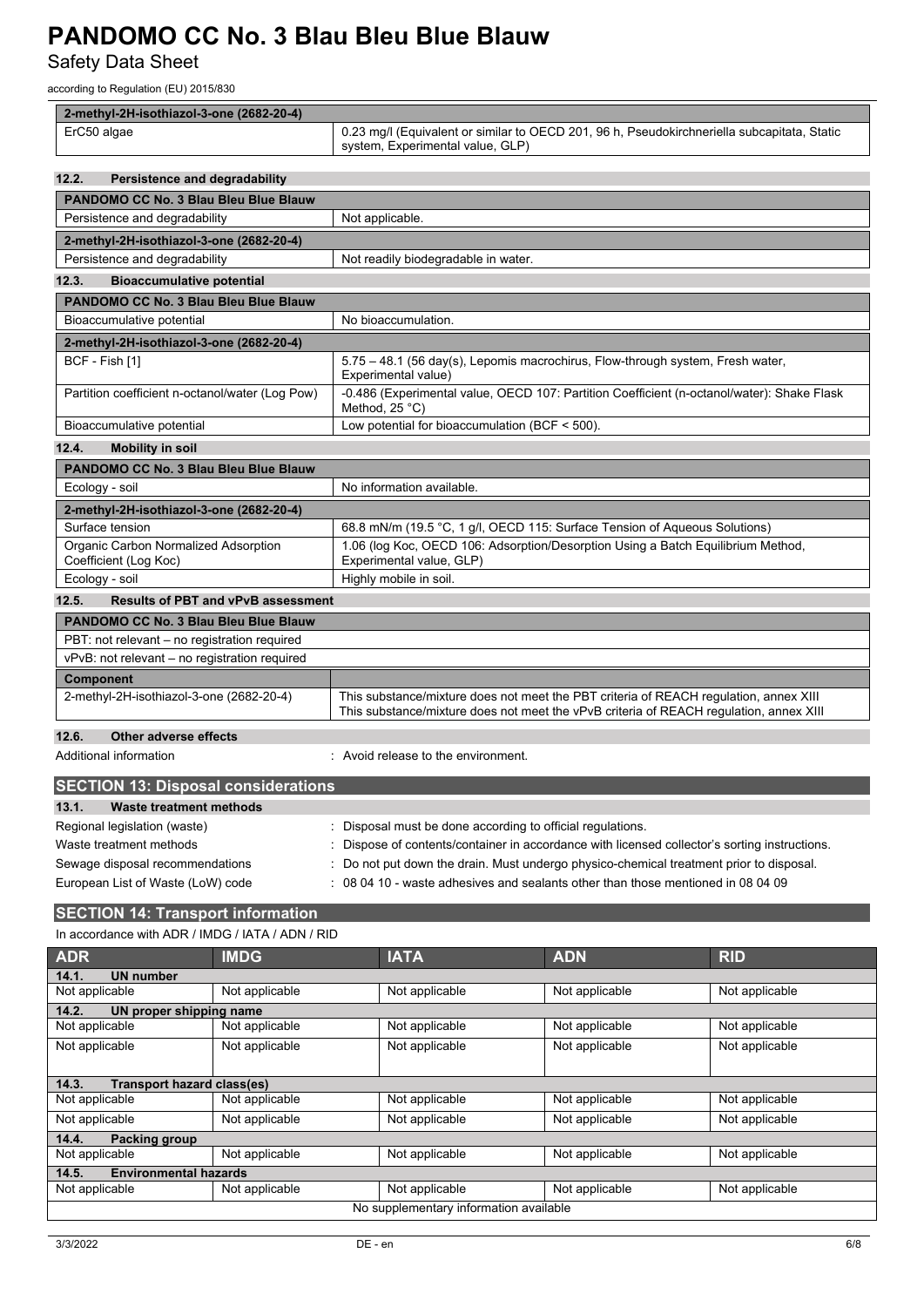Safety Data Sheet

according to Regulation (EU) 2015/830

#### **14.6. Special precautions for user**

**- Overland transport**

Not applicable

**- Transport by sea** Not applicable

### **- Air transport**

Not applicable

**- Inland waterway transport** Not applicable

### **- Rail transport**

Not applicable

#### **14.7. Transport in bulk according to Annex II of Marpol and the IBC Code**

#### **SECTION 15: Regulatory information**

#### **15.1. Safety, health and environmental regulations/legislation specific for the substance or mixture**

#### **15.1.1. EU-Regulations**

The following restrictions are applicable according to Annex XVII of the REACH Regulation (EC) No 1907/2006:

| 3(b) Substances or mixtures fulfilling the criteria for any of the following | PANDOMO CC No. 3 Blau Bleu Blue Blauw |
|------------------------------------------------------------------------------|---------------------------------------|
| hazard classes or categories set out in Annex I to Regulation (EC) No        |                                       |
| 1272/2008: Hazard classes 3.1 to 3.6, 3.7 adverse effects on sexual          |                                       |
| function and fertility or on development, 3.8 effects other than narcotic    |                                       |
| effects, 3.9 and 3.10                                                        |                                       |

Contains no substance on the REACH candidate list

Contains no REACH Annex XIV substances

VOC content : < 3 % VOC - Swiss ordinance

#### **15.1.2. National regulations**

| Germany |
|---------|
|---------|

| Regulatory reference                       | : WGK 2, Significantly hazardous to water (Classification according to AwSV, Annex 1) |
|--------------------------------------------|---------------------------------------------------------------------------------------|
| Storage class (LGK, TRGS 510)              | : LGK 12 - Non-combustible liquids                                                    |
| Hazardous Incident Ordinance (12. BImSchV) | : Is not subject of the 12. BlmSchV (Hazardous Incident Ordinance)                    |

#### **15.2. Chemical safety assessment**

No chemical safety assessment has been carried out

#### **SECTION 16: Other information**

#### Full text of H- and EUH-statements:

| Acute Tox. 2 (Inhalation) | Acute toxicity (inhal.), Category 2                               |
|---------------------------|-------------------------------------------------------------------|
| Acute Tox. 3 (Dermal)     | Acute toxicity (dermal), Category 3                               |
| Acute Tox. 3 (Oral)       | Acute toxicity (oral), Category 3                                 |
| Aquatic Acute 1           | Hazardous to the aquatic environment - Acute Hazard, Category 1   |
| Aquatic Chronic 1         | Hazardous to the aquatic environment - Chronic Hazard, Category 1 |
| Eye Dam. 1                | Serious eye damage/eye irritation, Category 1                     |
| Eve Irrit. 2              | Serious eve damage/eve irritation, Category 2                     |
| H301                      | Toxic if swallowed.                                               |
| H311                      | Toxic in contact with skin.                                       |
| H314                      | Causes severe skin burns and eye damage.                          |
| H317                      | May cause an allergic skin reaction.                              |
| H318                      | Causes serious eye damage.                                        |
| H319                      | Causes serious eye irritation.                                    |
| H330                      | Fatal if inhaled.                                                 |
| H400                      | Very toxic to aquatic life.                                       |
|                           |                                                                   |